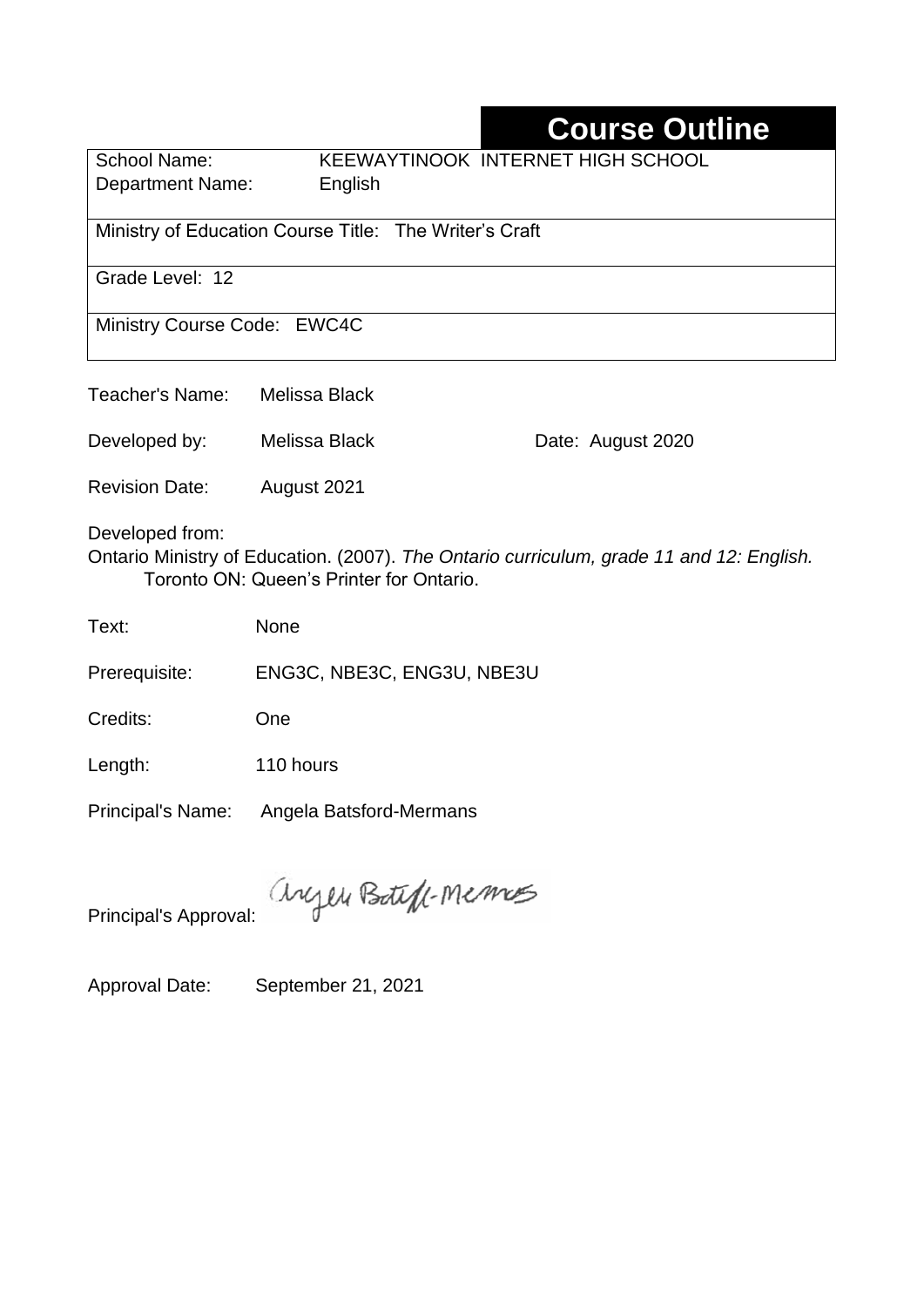# *Course Description/Rationale*

This course emphasizes knowledge and skills related to the craft of writing. Students will analyse models of effective writing; use a workshop approach to produce a range of works and make considered decisions for improving the quality of their writing. They will also complete a creative or analytical independent study project and investigate opportunities for publication and for writing careers.

# *Overall Curriculum Expectations*

#### **Investigating Writing**

• Demonstrate an understanding of writing as an art, a craft, and a career as they explore the work of a variety of Canadian and international writers.

#### **Practicing Writing**

- Generate and experiment with ideas about writing content, forms, and styles;
- Organize, draft, and revise their writing, employing forms and stylistic elements appropriate for their purpose and audience;
- Use editing, proofreading, and publishing skills and strategies to refine and polish their work;
- Collaborate in the writing process with peers by generating ideas, responding to peers' work, and assessing peers' work in a workshop setting.

#### **Reflecting on Writing**

• Identify their strengths as writers and areas where they could improve, and assess the growth and development of their own writing style.

## *Course Content*

| <b>Unit</b>                           |       | Length |
|---------------------------------------|-------|--------|
| 1. Introduction to the Writer's Craft |       | 15.8   |
| 2. Creative Writing                   |       | 15.7   |
| 3. Authors and their Influences       |       | 15.7   |
| 4. Poetry                             |       | 15.7   |
| 5. Writing About Us                   |       | 15.7   |
| 6. Children's Literature              |       | 15.7   |
| 7. Reading in Our World               |       | 15.7   |
|                                       | Total | hours  |

## *Unit Descriptions*

#### **Unit 1 – Introduction to the Writer's Craft**

Students review and expand on their knowledge of writing conventions, in particular punctuating conversations and methodologies for descriptive fictional writing. They are introduced to propitious habits employed by successful writers; namely journal writing and building vocabulary, preparing the framework for practicing these habits in the later weeks of the course. This unit also asks students to identify their strengths as writers and areas where they could improve, and plan for the growth and development of their own writing style. They will learn how an author's personal and social influences effect their writing and can change over time.

#### **Unit 2 – Brainstorming**

Students explore diverse genres and their multifarious elements. They will engage in the writing process and develop ideas for their own creative stories using multiple methodologies taking inspiration from their lives as Ojibway, Oji-Cree, and Cree youth living in remote First Nations communities.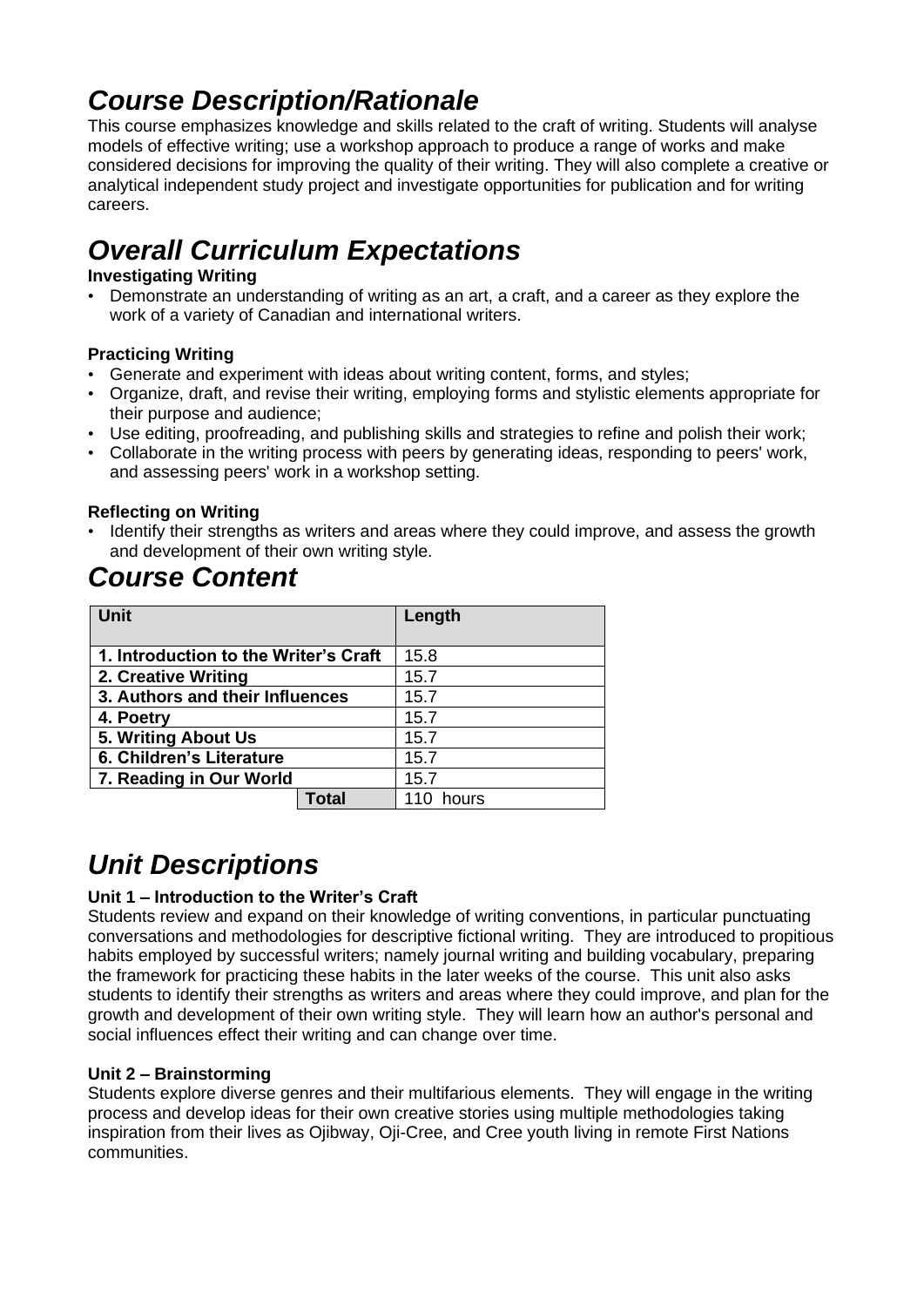#### **Unit 3 – Outlining**

Students use various methods of outlining including mapping and graphic organizer to build on their brainstormed ideas from the previous unit. Students demonstrate an understanding of publishing options through writing as an art, a craft, and a career as they explore multiple options available for sharing their work, in both amateur and professional modalities, that are available to them whilst living in remote First Nation communities.

#### **Unit 4 – Rough Draft**

Students will use clear language to develop a well written story consisting of all elements of a short story based on the outlines made in the previous unit. First Nations authors including Thomas King and Daniel Heath Justice will provide inspiration and direction through recorded interviews.

#### **Unit 5 – Other Mediums**

Students research and reflect on authors' influences in Children's Literature, specifically the First Nations culture and background in *Hungry Johnny*. Students practice their writing skills in the world of poetry. Students will collaborate in the writing process with peers by generating ideas, responding to and assessing peers' work in a workshop setting to develop poetry ideas. They learn how to peer edit and give constructive criticism to their classmates. Students will generate and experiment with ideas about writing content, forms, and styles within poetry; and how poetry can be used to address First Nations issues.

#### **Unit 6 – Revising**

Students learn the minutiae of the revising process with a particular focus on writing the innerdialogue of characters, avoiding vagueness, and following up antecedents. They put their new knowledge into practice through the revision of the three drafts created in the previous unit.

#### **Unit 7 – Editing**

Students use the editing process to create three polished short stories. As First Nations students living in remote First Nation communities, these stories reflect their lived experiences.

### *Teaching/Learning Strategies*

This course is organized into an eight-week series of lessons and activities that is presented to students in remote northern communities via the internet. The eighth week is used for course consolidation, review, and the final examination. Teacher and students communicate over the internet through timely activity feedback, emails, messages, video and audio calls. Classroom mentors assume the role of liaison between the teacher and student while also supporting a holistic approach to motivate, engage and support each individual student.

A variety of strategies will be used in the online delivery of this course. Some instructional strategies include:

- Brainstorming;
- Graphic organizers;
- Modelling;
- Group discussion;
- Storyboarding;
- Journaling;
- Case studies:
- Independent research.

Learning goals will be discussed at the beginning of each assignment and success criteria will be provided to students. The success criteria are used to develop the assessment tools in this course, including rubrics and checklists.

### *Evaluation*

The final grade will be determined as follows (Ontario Ministry of Education, 2010):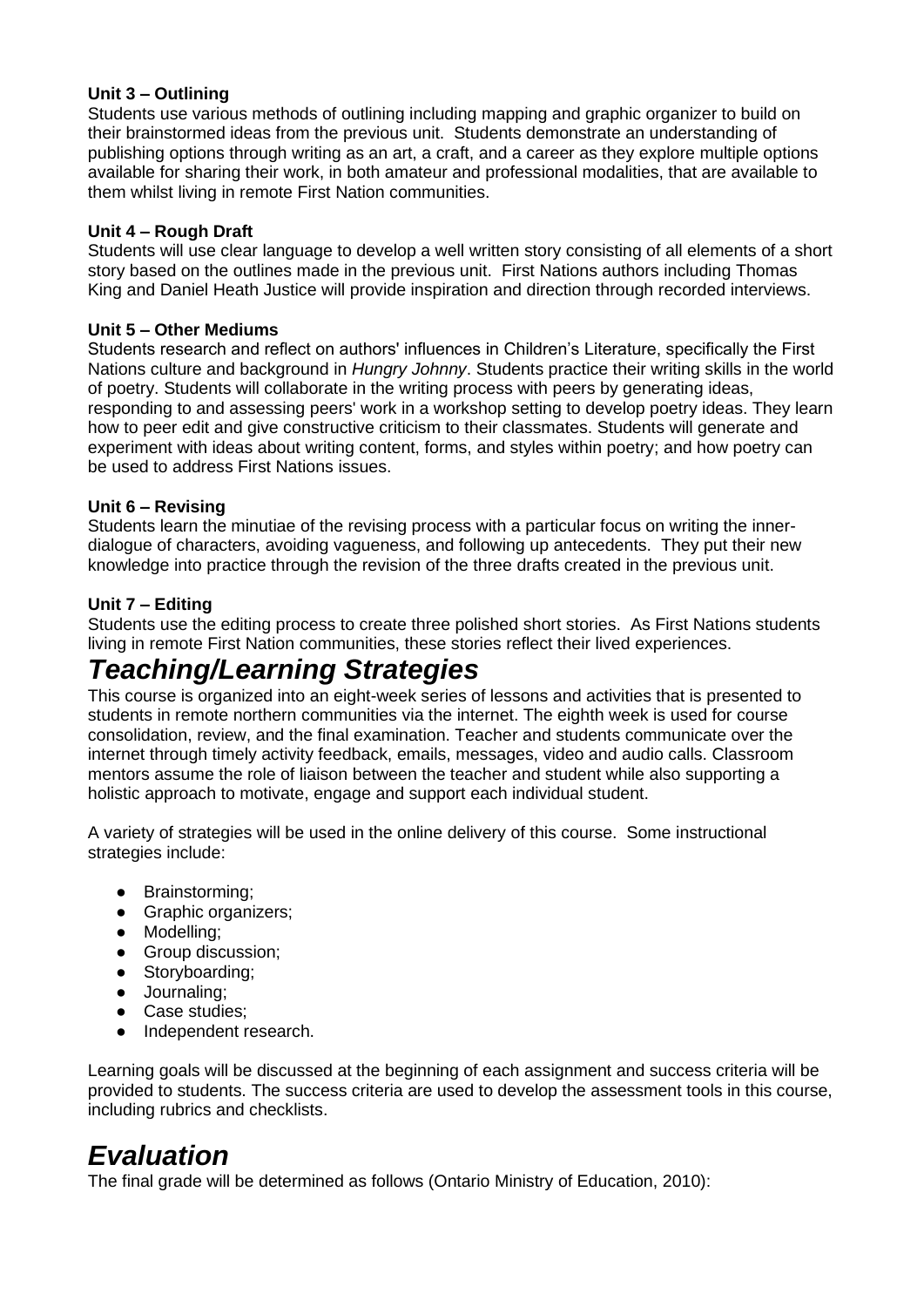- Seventy per cent of the grade will be based on evaluation conducted throughout the course. This portion of the grade should reflect the student's most consistent level of achievement throughout the course, although special consideration should be given to more recent evidence of achievement.
- Thirty per cent of the grade will be based on a final evaluation administered at or towards the end of the course. This evaluation will be based on evidence from one or a combination of the following: an examination, a performance, an essay, and/or another method of evaluation suitable to the course content. The final evaluation allows the student an opportunity to demonstrate comprehensive achievement of the overall expectations for the course (p. 41).

Ontario Ministry of Education. (2010). *Growing success: Assessment, evaluation and reporting in Ontario schools*. Toronto ON: Queen's Printer for Ontario.

| Type of<br><b>Assessme</b><br>nt                                                  | Category                    | <b>Details</b>                                                                                                                                                                                                      |                         | Weig<br>hting<br>$(\% )$ |
|-----------------------------------------------------------------------------------|-----------------------------|---------------------------------------------------------------------------------------------------------------------------------------------------------------------------------------------------------------------|-------------------------|--------------------------|
| <b>Term Work</b><br>(70%)                                                         | Knowledge/<br>Understanding | Clear, structured reading, response to reading,<br>comprehension questions                                                                                                                                          |                         | 13                       |
|                                                                                   | Thinking                    | Students can recognize relevant thematic issues through<br>responses to inquiries, ability to write structured<br>paragraphs showing all three types of sentences, essay,<br>completion of a variety of assignments |                         |                          |
|                                                                                   | Communicatio<br>n           | Regular responses to reading and fulfilment of writing<br>assignments                                                                                                                                               |                         |                          |
|                                                                                   | Application                 | Manifesting comprehension and application of themes in<br>a variety of literary formats: accurate response to<br>questions, paragraph and essay writing, speech writing,<br>sharing ideas in a workshop environment |                         | 19                       |
| Final<br>Culminating<br>Evaluation<br>Activity<br>(15%)<br>(30%)<br>Exam<br>(15%) |                             | Portfolio of work                                                                                                                                                                                                   | Knowledge/Understanding | 3                        |
|                                                                                   |                             | throughout the course                                                                                                                                                                                               | Thinking                | 4                        |
|                                                                                   |                             | Vocabulary and Journals                                                                                                                                                                                             | Communication           | 4                        |
|                                                                                   |                             | <b>Self Reflection Questions</b>                                                                                                                                                                                    | Application             | 4                        |
|                                                                                   |                             | Teacher developed                                                                                                                                                                                                   | Knowledge/Understanding | 3                        |
|                                                                                   |                             | questions including: timed                                                                                                                                                                                          | Thinking                | 4                        |
|                                                                                   |                             | writing exercises, editing<br>skills, responses to                                                                                                                                                                  | Communication           | $\overline{\mathcal{A}}$ |
|                                                                                   |                             | author's influences, and<br>reflection questions on the<br>course content.                                                                                                                                          | Application             | 4                        |
|                                                                                   |                             |                                                                                                                                                                                                                     | <b>TOTAL</b>            | 100                      |

## *Assessment/Evaluation Strategies*

A variety of assessment and evaluation methods, strategies and tools are required as appropriate to the expectation being assessed. These include diagnostic, formative, and summative within the course and within each unit.

Assessment *for* learning and assessment *as* learning is obtained through a variety of means, including the following:

- Ongoing descriptive feedback (e.g., descriptive feedback on students' fictional writing);
- Self-assessment (e.g., checklists for self-editing);
- Peer assessment (e.g., peer feedback on written work);
- Mentor observations;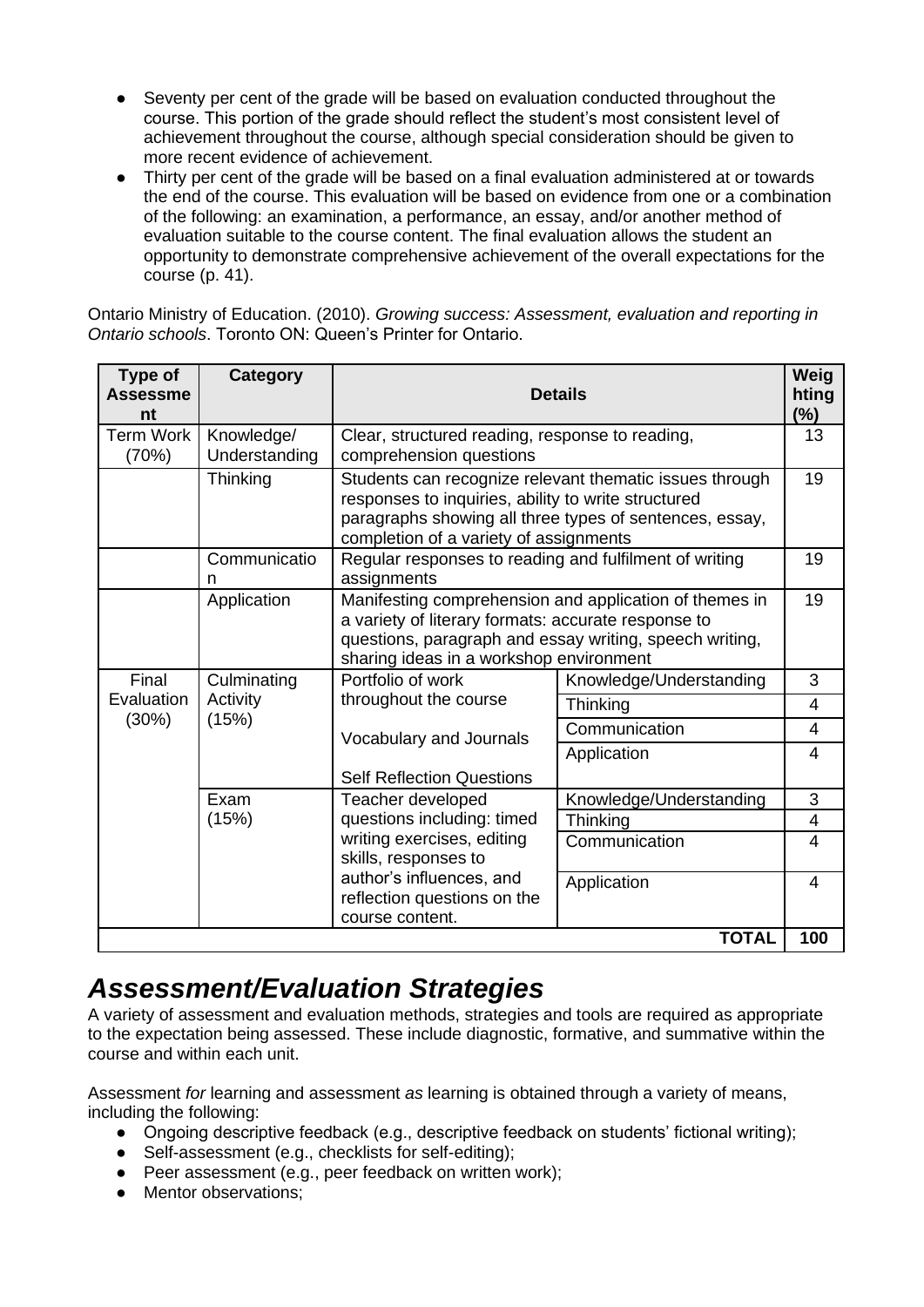● Conversations with students on a regular basis to verbalize observations, ask questions, and clarify understanding.

Evidence of student achievement (assessment *of* learning) is collected from various sources, including the following:

- Ongoing observations of most consistent work, with consideration given to most recent work (e.g., evidence of meeting expectations in writing);
- Conversations with students (e.g., discussion regarding differences between revision and editing);
- Culminating activity (Writing portfolio);
- Exam.

The Ministry of Education's 2010 document, *Growing Success*, outlines the seven fundamental principles that guide best practice in the assessment and evaluation of students. KiHS teachers use practices that:

- are fair, transparent, and equitable for all students;
- support all students, including those with special education needs, those who are learning the language of instruction (English or French), and those who are First Nation, Métis, or Inuit;
- are carefully planned to relate to the curriculum expectations and learning goals and, as much as possible, to the interests, learning styles and preferences, needs, and experiences of all students;
- are communicated clearly to students and parents at the beginning of the course and at other points throughout the school year or course;
- are ongoing, varied in nature, and administered over a period of time to provide multiple opportunities for students to demonstrate the full range of their learning;
- provide ongoing descriptive feedback that is clear, specific, meaningful, and timely to support improved learning and achievement;
- develop students' self-assessment skills to enable them to assess their own learning, set specific goals, and plan next steps for their learning (p.6).

### *Resources*

Black Coffee Poet. (2018, June 21). *Why Indigenous Literatures Matter by Daniel Heath Justice* [Video]. YouTube. https://www.youtube.com/watch?v=0AttZD8LVqA

Canadian Literature. (2009, Oct. 8). *Another Interview with Thomas King* [Video]. Vimeo. <https://canlit.ca/another-interview-with-thomas-king-october-2009/>

Head, M. (2005). *Felix and the creature.* Indigenous arts & stories. [http://www.our](http://www.our-story.ca/winners/writing/4120:felix-and-the-creature#story)[story.ca/winners/writing/4120:felix-and-the-creature#story](http://www.our-story.ca/winners/writing/4120:felix-and-the-creature#story)

Minnema, C., & Ballinger, W. (2014). *Hungry Johnny*. St.Paul, MN: Minnesota Historical Society Press.

Ontario Ministry of Education. (n.d.). *Indigenous education strategy.* <http://www.edu.gov.on.ca/eng/aboriginal/>

Ontario Ministry of Education. (2007). *The Ontario curriculum, grades 11 and 12: English.*  <http://www.edu.gov.on.ca/eng/curriculum/secondary/ssciences.html>

Ontario Ministry of Education. (2010). *Growing success: Assessment, evaluation and reporting in Ontario schools*.<http://www.edu.gov.on.ca/eng/policyfunding/growSuccess.pdf>

Ontario Ministry of Education. (2016). *Ontario schools, kindergarten to grade 12: Policy and program requirements.* <http://edu.gov.on.ca/eng/document/policy/os/index.html>